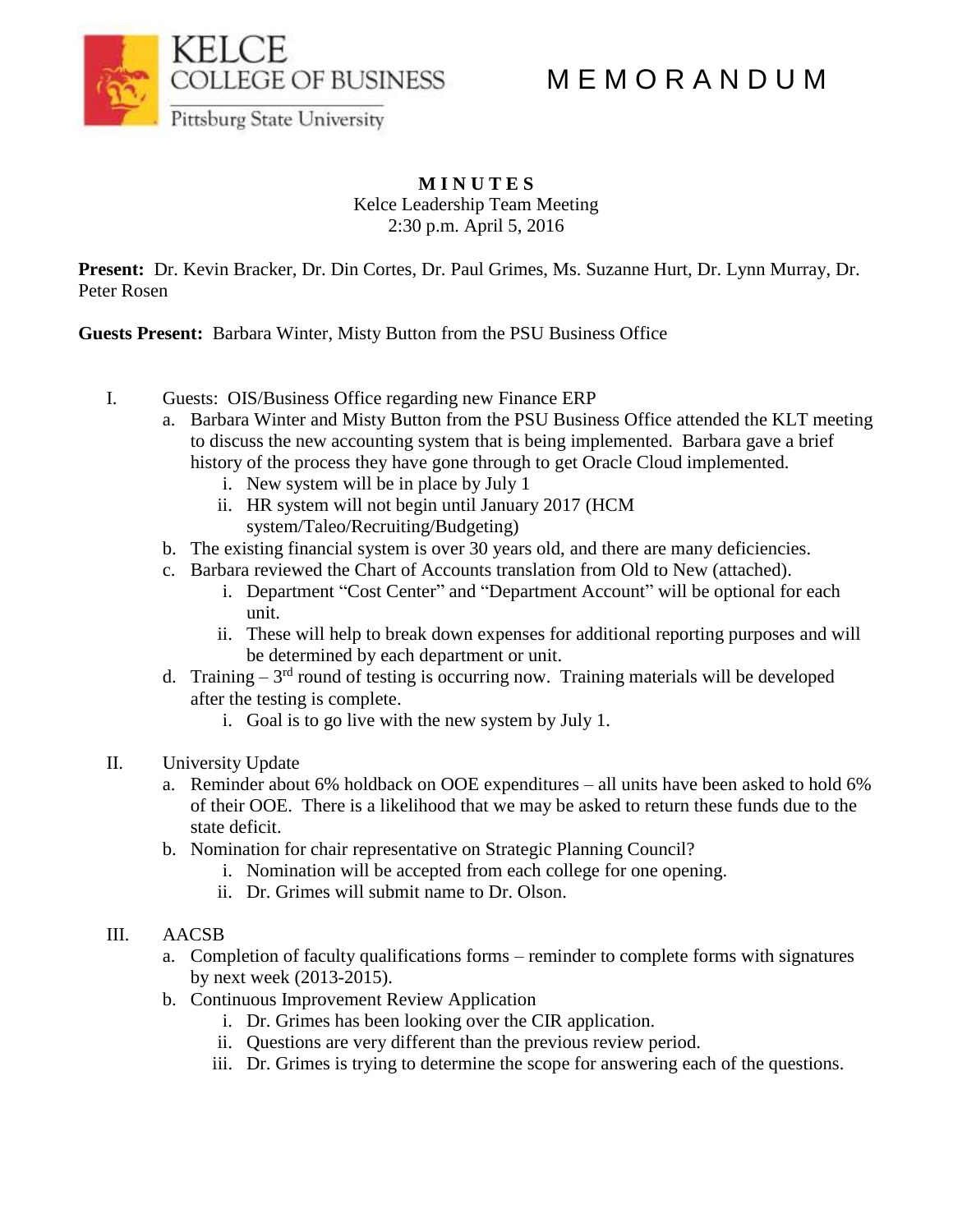- IV. Miscellaneous
	- a. Building project update request to KBOR
		- i. Dr. Olson, Dr. Scott, Dr. Grimes and Paul Stewart met last week to discuss the budget for the building project in order to submit the report to the Kansas Board of Advisors.
		- ii. \$18.5 million is budget amount that will be submitted to KBOR.
	- b. Health Initiative class recommendations
		- i. Per Dr. Grimes' e-mail today, discussion occurred on identifying specific courses that would fit into this health initiative.
		- ii. Discussed offering courses toward a minor that would assist individuals wanting to start their own health care company or business.
		- iii. Suggestion would be recommend a minor in BA which would include basic entry level courses.
		- iv. Additional courses that would be helpful for a health initiative are Services Marketing, Quality Management, and a Law course. There might be problems with people not meeting prerequisites for those upper level classes.
	- c. Awards Reception update
		- i. Dr. Grimes and Mimi reviewed the process for the awards recognition for this year.
	- d. Review of Faculty Awards Nominations
		- i. KLT will need to get together to determine names for faculty awards
	- e. Spring Picnic volunteers sign up
		- i. Picnic will be on April 26
		- ii. Volunteer sign-up sheet will be at Mimi's desk
		- iii. E-mail will go out to faculty and students inviting them to attend/volunteer.
	- f. Event calendar discussed adding all events that occur in the college on the calendar.
		- i. Student employee in the Dean's office will enter these events starting next academic year.
- V. Updates and Announcements
	- a. Dr. Cortes, Associate Dean/MBA Director
		- i. Dr. Cortes will be a judge for the Research Colloquium to be held on Thursday in the Student Center.
		- ii. He will be going on the Fastenal trip next week. 4 students and 3 faculty will be participating (Poe, Rosen and Cortes).
		- iii. Kelce Newsletter will be sent out by e-mail, but there is a hold-up on sending it out from PSU Administration.
		- iv. Outstanding MBA student is Jasmyn Turner.
	- b. Dr. Bracker, Chair, Economics, Finance & Banking
		- i. Students are presenting at the Research Colloquium on Thursday.
			- 1. 3 MBA students and 2 Economics students are participating.
			- 2. Discussion that there needs to be more participation from all undergraduate majors in the college.
			- 3. Dr. Bracker will be a judge for the poster competition.
		- ii. Dr. Bracker participated in the Koch visit to Wichita this month.